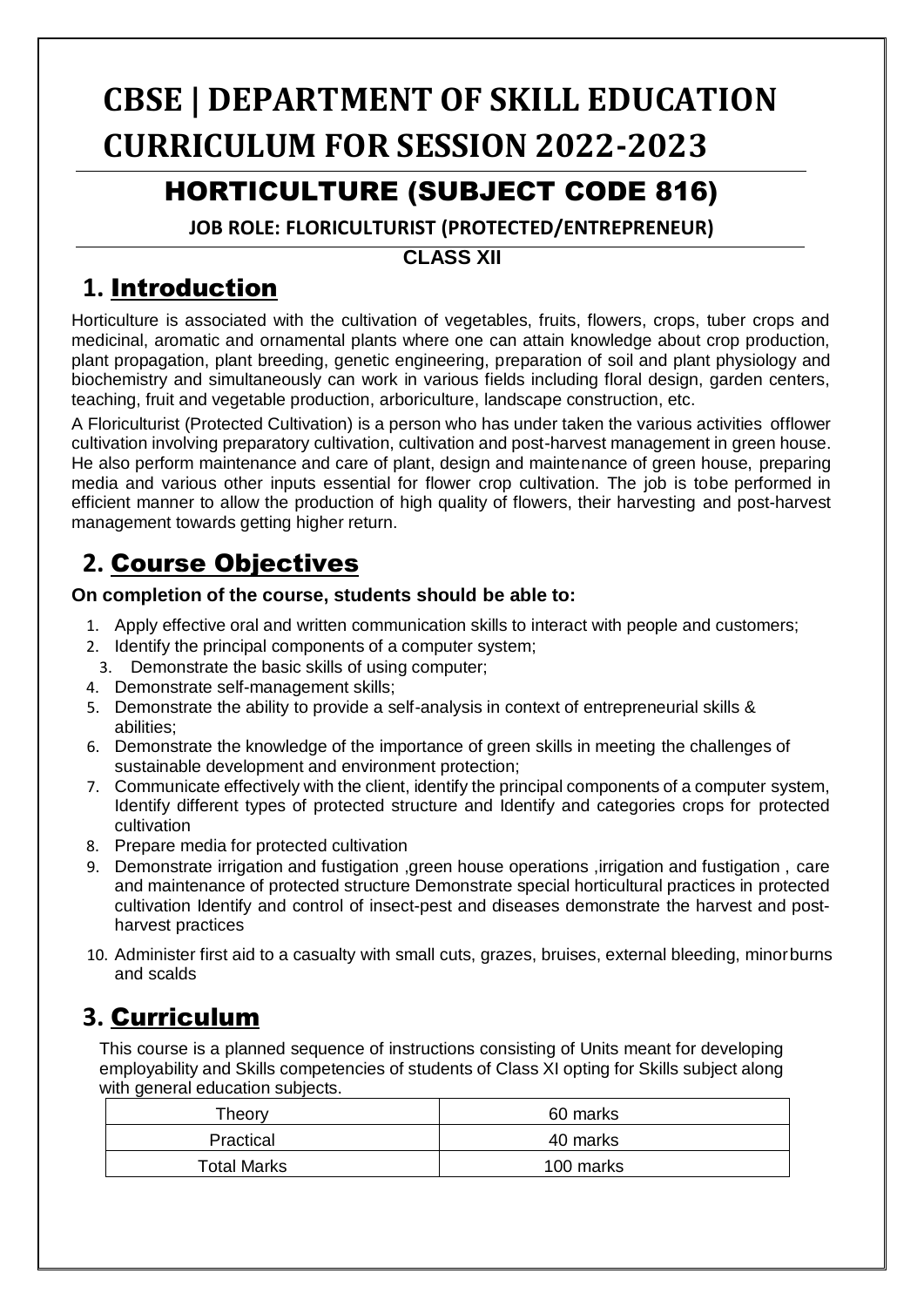# HORTICULTURE XII (SUBJECT CODE 816)

**Total Marks: 100 (Theory-60 + Practical-40)**

|                      | <b>UNITS</b>                                                                                                                                                                                                                      | <b>NO. OF HOURS</b><br>for Theory and<br><b>Practical</b> | <b>MAX. MARKS</b><br>for Theory and<br><b>Practical</b> |
|----------------------|-----------------------------------------------------------------------------------------------------------------------------------------------------------------------------------------------------------------------------------|-----------------------------------------------------------|---------------------------------------------------------|
|                      | <b>Employability Skills</b>                                                                                                                                                                                                       |                                                           |                                                         |
|                      | Unit 1: Communication Skills- IV*                                                                                                                                                                                                 | 10                                                        |                                                         |
| $\blacktriangleleft$ | Unit 2: Self-Management Skills- IV                                                                                                                                                                                                | 10                                                        | 3                                                       |
|                      | Unit 3: ICT Skills- IV                                                                                                                                                                                                            | 10                                                        | 3                                                       |
| Part                 | Unit 4: Entrepreneurial Skills- IV                                                                                                                                                                                                | 15                                                        | 4                                                       |
|                      | Unit 5: Green Skills- IV*                                                                                                                                                                                                         | 05                                                        |                                                         |
|                      | <b>Total</b>                                                                                                                                                                                                                      | 50                                                        | 10                                                      |
|                      | <b>Subject Specific Skills</b>                                                                                                                                                                                                    |                                                           | <b>Marks</b>                                            |
|                      | Unit 1: Present scenario and scope of floriculture in<br>global market                                                                                                                                                            | 08                                                        | 05                                                      |
|                      | Unit 2: Employment avenues in floriculture sector                                                                                                                                                                                 | 08                                                        | 06                                                      |
| <u>ന</u><br>Part     | Unit 3: Study of outdoor room concept: public area,<br>private area and service area                                                                                                                                              | 08                                                        | 06                                                      |
|                      | Unit 4: Different features of gardens like gate, walls,<br>arches, pergolas, paths, roads, edges, hedges,<br>stepping stones, sun dial, bird bath, statues, water<br>fountain, lawns, herbaceous borders, bonsai,<br>topiary etc. | 15                                                        | 08                                                      |
|                      | Unit 5: Concept of CAD (Computer Aided Designs)<br>for landscape designs.                                                                                                                                                         | 10                                                        | 04                                                      |
|                      | Unit 6: Methods of establishing lawns and their<br>management including irrigation, fertilization,<br>Mowing, insect-pest and diseases and their<br>control.                                                                      | 10                                                        | 03                                                      |
|                      | Unit 7: Production of indoor plants and their<br>maintenance.                                                                                                                                                                     | 10                                                        | 02                                                      |
|                      | Unit 8: Commercial cultivation of rose,<br>chrysanthemum, gladiolus, marigold, tuberose,<br>jasmine and crossandra.                                                                                                               | 25                                                        | 02                                                      |
|                      | Unit 9: Protected cultivation of commercial flower<br>crops like rose, carnation, chrysanthemum,<br>gerbera, orchids, antirrhinum etc.                                                                                            | 25                                                        | 02                                                      |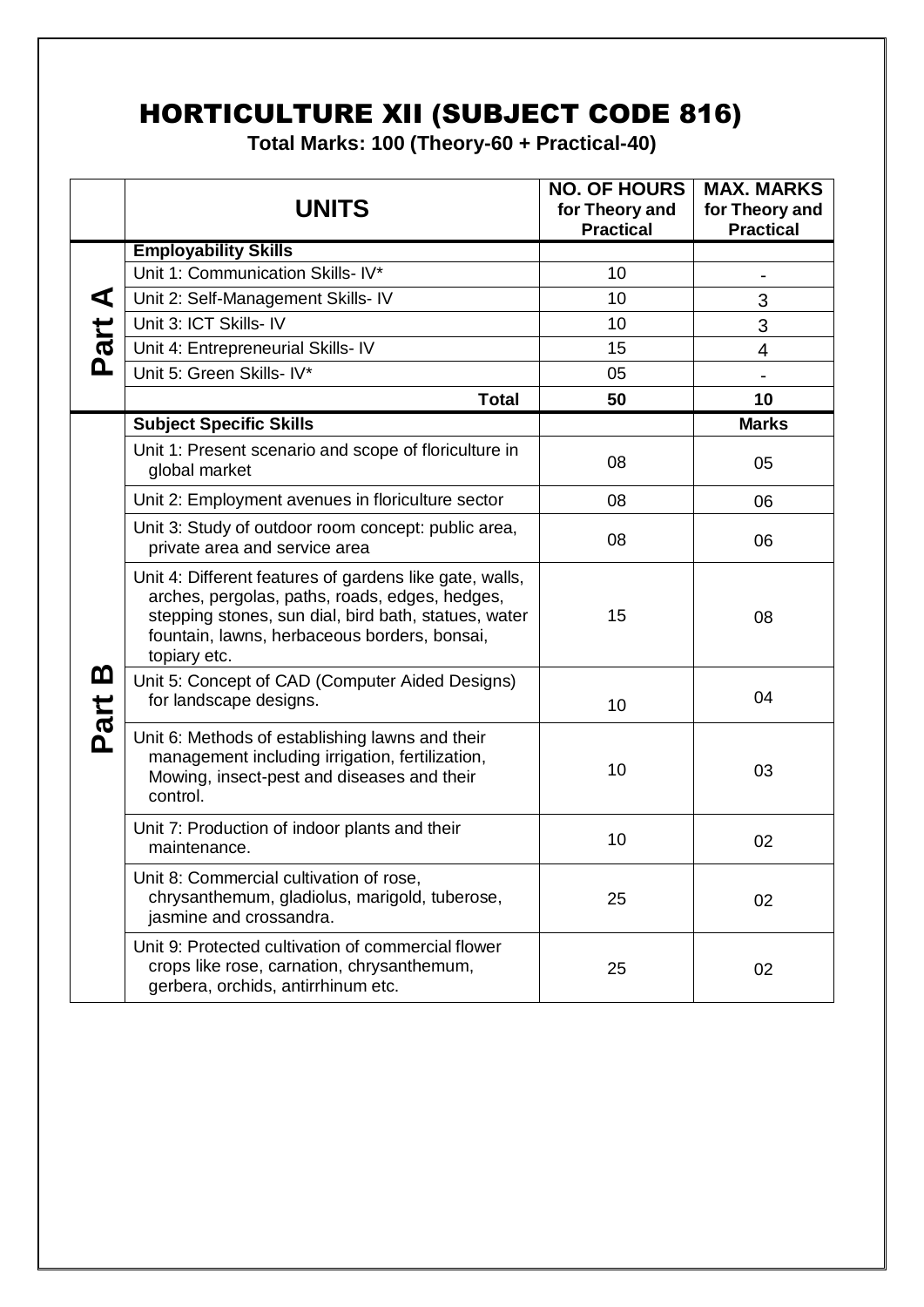|             | <b>UNITS</b>                                                                                                                                                                        | <b>NO. OF HOURS</b><br>for Theory and<br><b>Practical</b> | <b>MAX. MARKS</b><br>for Theory and<br><b>Practical</b> |
|-------------|-------------------------------------------------------------------------------------------------------------------------------------------------------------------------------------|-----------------------------------------------------------|---------------------------------------------------------|
|             | Unit 10: Flower arrangements: types and styles.                                                                                                                                     | 10                                                        | 05                                                      |
|             | Unit 11: Methods of dry flower making like air drying,<br>embedded drying, water drying, press drying,<br>glycerin drying, freeze drying etc. and other value<br>added products.    | 11                                                        | 04                                                      |
|             | Unit 12: Post-harvest handling of commercial flower<br>crops including harvesting, pre cooling, pulsing,<br>holding, dry and wet storage, packing, packaging<br>and transportation. | 20                                                        | 03                                                      |
|             | <b>Total</b>                                                                                                                                                                        | 160                                                       | 50                                                      |
|             | <b>Practical Work</b>                                                                                                                                                               |                                                           |                                                         |
| $\mathbf C$ | <b>Practical Examination</b>                                                                                                                                                        |                                                           | 15                                                      |
|             | <b>Written Test</b>                                                                                                                                                                 |                                                           | 10                                                      |
| Part        | Viva Voce                                                                                                                                                                           |                                                           | 05                                                      |
|             | <b>Total</b>                                                                                                                                                                        |                                                           | 30                                                      |
| ہ<br>Part   | <b>Project Work/ Field Visit</b>                                                                                                                                                    |                                                           |                                                         |
|             | <b>Practical File/ Student Portfolio</b>                                                                                                                                            |                                                           | 10                                                      |
|             | <b>Total</b>                                                                                                                                                                        |                                                           | 10                                                      |
|             | <b>GRAND TOTAL</b>                                                                                                                                                                  |                                                           | 100                                                     |

**Note: \* marked units are to be assessed through Internal Assessment/ Student Activities. They are not to be assessed in Theory Exams** 

#### **DETAILED CURRICULUM/TOPICS FOR CLASS XII:**

#### **Part-A: EMPLOYABILITY SKILLS**

| <b>S. No.</b> | Units                                                      | <b>Duration(in Hours)</b> |
|---------------|------------------------------------------------------------|---------------------------|
| 1.            | Unit 1: Communication Skills- IV*                          | 10                        |
| 2.            | Unit 2: Self-management Skills- IV                         | 10                        |
| 3.            | Unit 3: Information and Communication Technology Skills-IV | 10                        |
| 4.            | Unit 4: Entrepreneurial Skills- IV                         | 15                        |
| 5.            | Unit 5: Green Skills- IV*                                  | 05                        |
|               | <b>TOTAL DURATION</b>                                      | 50                        |

**Note: \* marked units are to be assessed through Internal Assessment/ Student Activities. They are not to be assessed in Theory Exams** 

**The detailed curriculum/ topics to be covered under Part A: Employability Skills can be downloaded from CBSE website**.